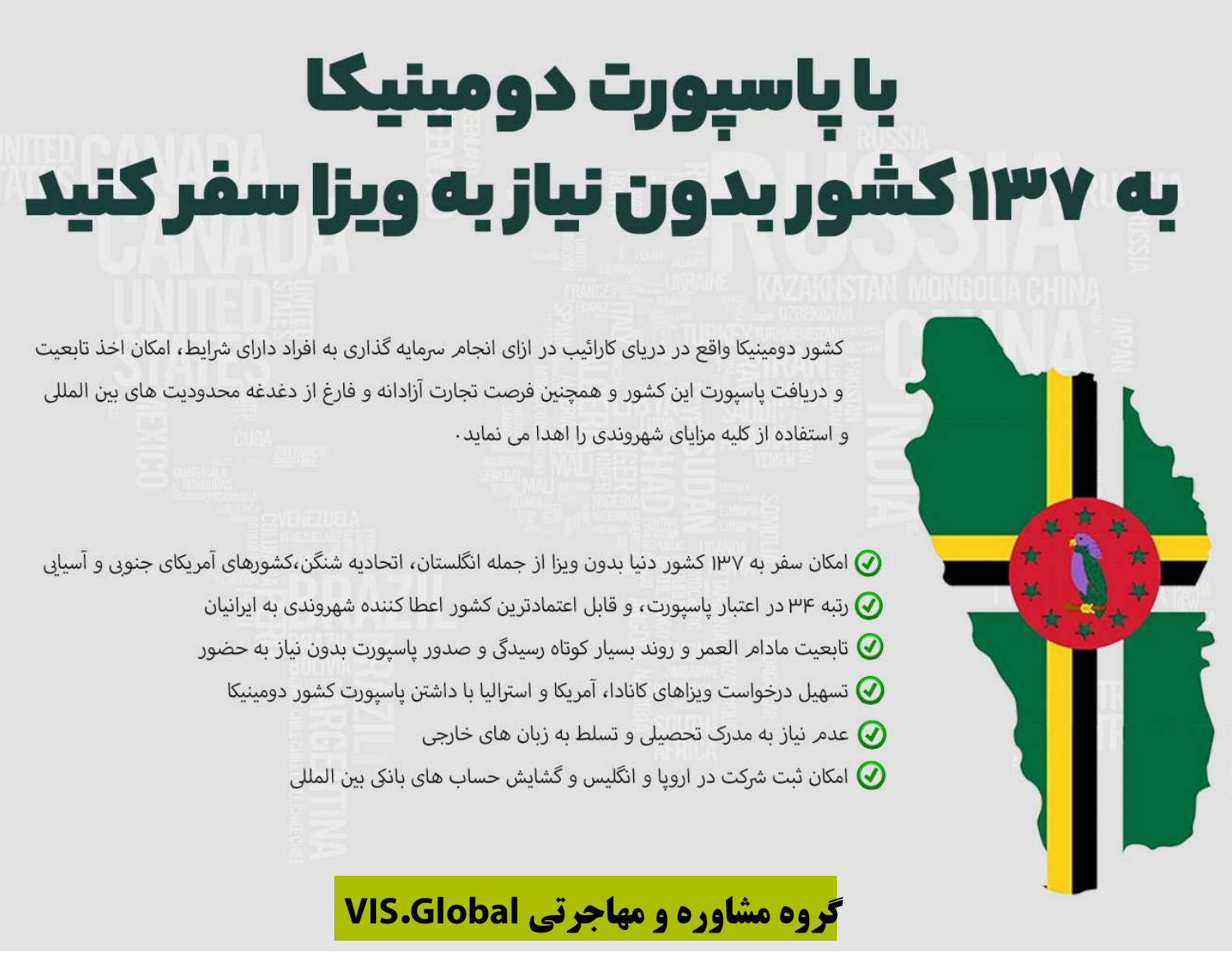**لیست هزینه های مربوط به صدور پاسپورت دومینیکا**

| لیست مبالغ قابل پرداخت در برنامه ی سرمایه گذاری برگشت پذیر ، خرید سهام هتل هیلتون | <b>Real Estate Investment</b> |
|-----------------------------------------------------------------------------------|-------------------------------|
| متقاضی مجرد برای سرمایه گذاری برگشت پذیر                                          | ٥٥٥,٥٩٢ دلار + ٥٥٥,٥٥ دلار    |
| متقاضی اصلی به همراه همسر برای سرمایه گذاری برگشت پذیر                            | ٥٥٥,٥٢٢ دلار + ٥٥٥,٥٥ دلار    |
| خانواده تا ٤ نفر (با فرزندان زیر ١٦ سال ) برای سرمایه گذاری برگشت پذیر            | ٥٥٥,٥٢٢ دلار + ٥٥٥,٥٥ دلار    |
| خانواده تا ٦ نفر (با فرزندان زیر١٦ سال ) برای سرمایه گذاری برگشت پذیر             | ٥٥٥,٥٧٢ دلار + ٥٥٥,٥٥ دلار    |
| خانواده ۷تا نفر(با فرزندان زیر۱٦ سال ) یا بیشتر برای سرمایه گذاری برگشت پذیر      | ٥٥٥,٥٩٢ دلار + ١٥٥,٥٥٥ دلار   |
| به ازای خواهر و برادر های زن و شوهر ( بین ۱۶ تا ۲۵ سال )                          | ٥٥٥/ ٢٥/٥٥٥                   |

| لیست مبالغ قابل پرداخت در برنامه ی سرمایه گذاری برگشت ناپذیر | <b>Donation</b>             |
|--------------------------------------------------------------|-----------------------------|
| متقاضى مجرد                                                  | ٥٥٥,٥٥٥ دلار + ٥٥٥, ٣٢ دلار |
| متقاضی اصلی به همراه همسر                                    | ٥٥٥,٥٥١ دلار + ٥٥٥,٥٩ دلار  |
| متقاضى اصلى با حداكثر۳ وابسته واجد شرايط                     | ٥٥٥٠م١٧٥٧دلار+٥٥٥٥م/٣٩ دلار |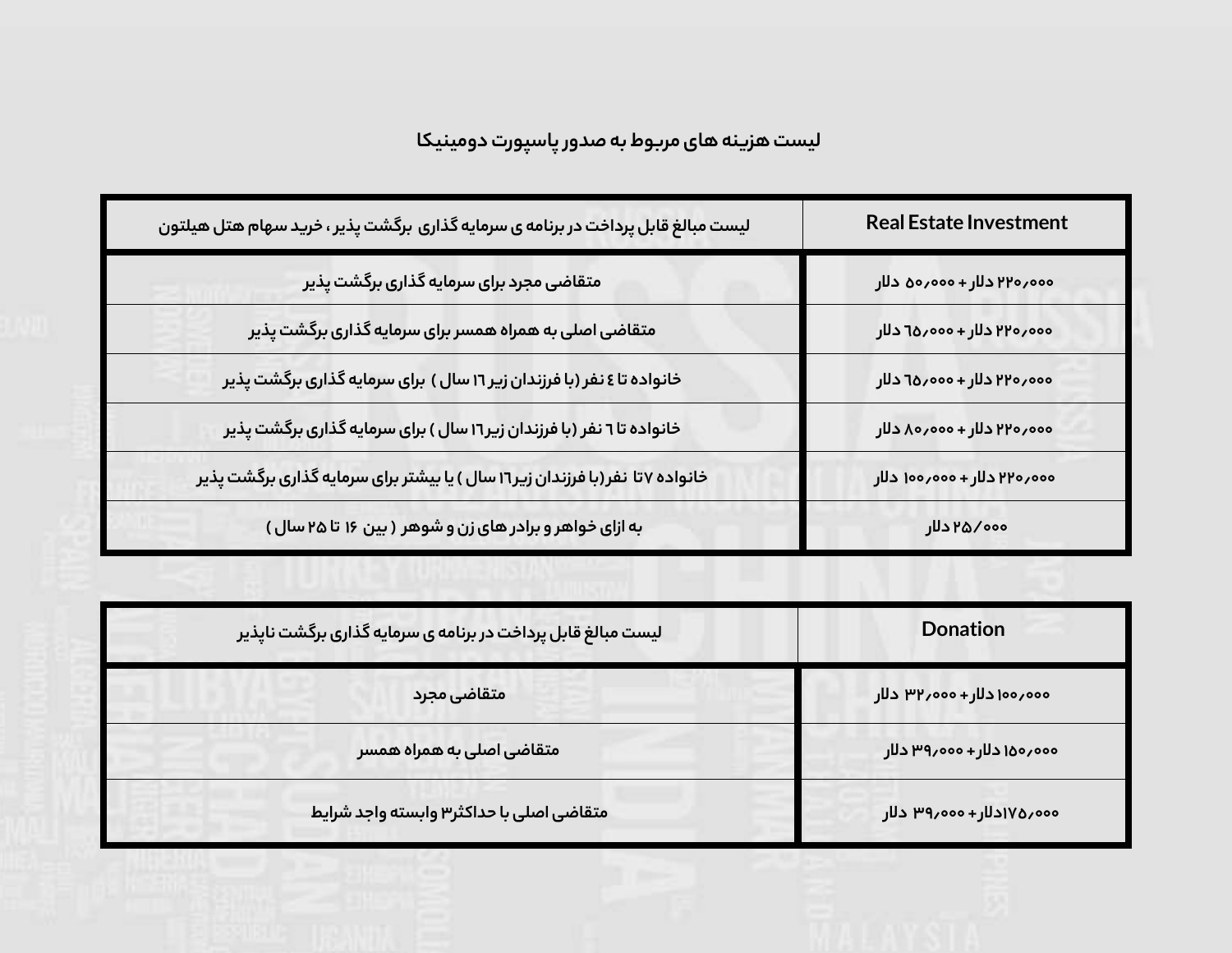| <b>Country</b>     | <b>Visa</b><br>requirement                   | <b>Notes(excluding departure fees)</b>                                                       |
|--------------------|----------------------------------------------|----------------------------------------------------------------------------------------------|
| <b>India</b>       | e-visa                                       | 60 days e-visa holders must arrive<br>via24 designated airports or 3<br>designated seaports. |
| Sri Lanka          | Electronic<br><b>Travel</b><br>Authorization | 30 days                                                                                      |
| Kyrgyzstan         | e-visa                                       |                                                                                              |
| Qatar              | e-visa                                       |                                                                                              |
| <b>Bahrain</b>     | e-visa                                       |                                                                                              |
| <b>Turkey</b>      | e-visa                                       | 90 days                                                                                      |
| Zimbabwe           | e-visa                                       |                                                                                              |
| Gabon              | e-visa                                       | Electronic visa holders must arrive via<br>Libreville international airport                  |
| Georgia            | e-visa                                       |                                                                                              |
| Kenya              | Visa not<br>required                         | 90 days                                                                                      |
| <b>South Korea</b> | Visa not<br>required                         | 90 days                                                                                      |
| Latvia             | Visa not<br>required                         | 90 days within any 180 day period in<br>the Schengen area                                    |
| Lesotho            | Visa not<br>required                         | 90 days                                                                                      |

| Liechtenstein        | Visa not<br>required | 90 days within any 180 day period in<br>the Schengen area |
|----------------------|----------------------|-----------------------------------------------------------|
| <b>The Lithuania</b> | Visa not<br>required | 90 days within any 180 day period in<br>the Schengen area |
| <b>Luxembourg</b>    | Visa not<br>required | 90 days within any 180 day period in<br>the Schengen area |
| <b>Malawi</b>        | Visa not<br>required | 90 days                                                   |
| <b>Malaysia</b>      | Visa not<br>required | 30 days                                                   |
| <b>Malta</b>         | Visa not<br>required | 90 days within any 180 day period in<br>the Schengen area |
| <b>Mauritius</b>     | Visa not<br>required | 90 days                                                   |
| <b>Micronesia</b>    | Visa not<br>required | 30 days                                                   |
| <b>Monaco</b>        | Visa not<br>required |                                                           |
| Montenegro           | Visa not<br>required | 90 days                                                   |
| <b>Netherlands</b>   | Visa not<br>required | 90 days within any 180 day period in<br>the Schengen area |
| <b>Norway</b>        | Visa not<br>required | 90 days within any 180 day period in<br>the Schengen area |
| Panama               | Visa not<br>required |                                                           |
| Peru                 | Visa not<br>required | Up to 183 days                                            |
| <b>Philippines</b>   | Visa not<br>required | 30 days                                                   |
| <b>Poland</b>        | Visa not<br>required | 90 days within any 180 day period in<br>the Schengen area |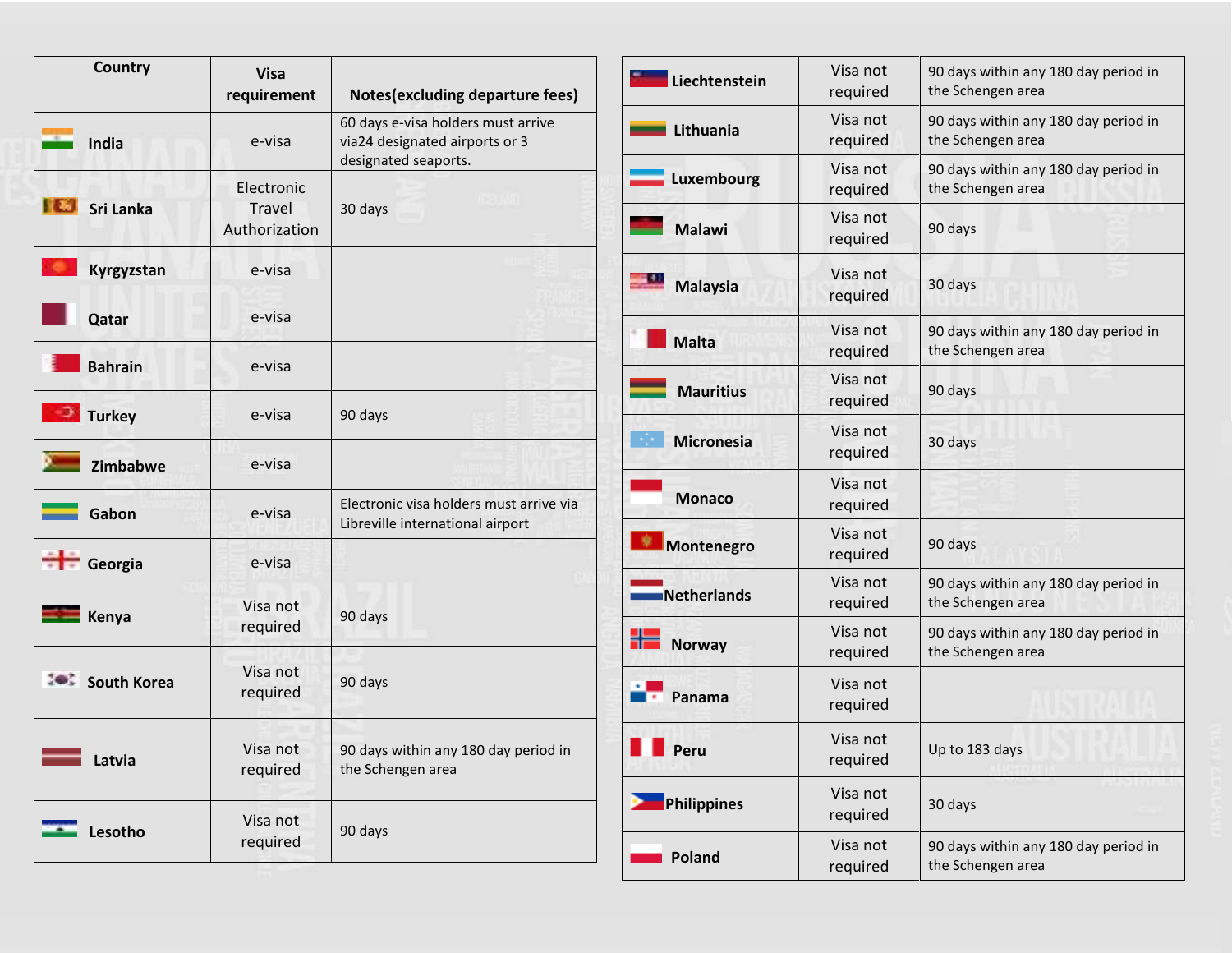| Portugal                                   | Visa not<br>required | 90 days within any 180 day period in<br>the Schengen area                                                                 |
|--------------------------------------------|----------------------|---------------------------------------------------------------------------------------------------------------------------|
| Romania                                    | Visa not<br>required | 90days within any 180 day period                                                                                          |
| <b>Austria</b>                             | Visa not<br>required | 90 days within any 180 day period in<br>the Schengen area                                                                 |
| <b>Saint Kitts and</b><br><b>Nevis</b>     | Visa not<br>required | Freedom of movement for CARICOM<br>skilled nationals and also for all<br>citizens from OECS states :6 months<br>otherwise |
| А<br><b>Saint Lucia</b>                    | Visa not<br>required | Freedom of movement for CARICOM<br>skilled nationals and also for all<br>citizens from OECS states :6 months<br>otherwise |
| <b>Saint Vincent</b><br>and the grenadines | Visa not<br>required | Freedom of movement for CARICOM<br>skilled nationals and also for all<br>citizens from OECS states :6 months<br>otherwise |
| o<br><b>San Marino</b>                     | Visa not<br>required |                                                                                                                           |
| <b>Singapore</b>                           | Visa not<br>required | 30 days                                                                                                                   |
| <b>Slovakia</b>                            | Visa not<br>required | 90 days within any 180 day period in<br>the Schengen area                                                                 |
| Slovenia                                   | Visa not<br>required | 90 days within any 180 day period in<br>the Schengen area                                                                 |
| <b>Bahamas</b>                             | Visa not<br>required | 3 months                                                                                                                  |
| <b>Spain</b>                               | Visa not<br>required | 90 days within any 180 day period in<br>the Schengen area                                                                 |
| <b>Suriname</b>                            | Visa not<br>required | Freedom of movement for CARICOM<br>skilled nationals :6 months otherwise                                                  |
| <b>Swaziland</b>                           | Visa not<br>required | 30 days                                                                                                                   |

| Sweden                        | Visa not<br>required | 90 days within any 180 day period in<br>the Schengen area                                                                                                                                                                                    |
|-------------------------------|----------------------|----------------------------------------------------------------------------------------------------------------------------------------------------------------------------------------------------------------------------------------------|
| <b>Exercise Switzerland</b>   | Visa not<br>required | 90 days within any 180 day period in<br>the Schengen area                                                                                                                                                                                    |
| <b>Tanzania</b>               | Visa not<br>required | 90 days                                                                                                                                                                                                                                      |
| Trinidad and<br><b>Tobago</b> | Visa not<br>required | Freedom of movement for CARICOM<br>skilled nationals :6 months otherwise                                                                                                                                                                     |
| United kingdom                | Visa not<br>required | 6 months                                                                                                                                                                                                                                     |
| <b>Uruguay</b>                | Visa not<br>required | 90 days                                                                                                                                                                                                                                      |
| Vanuatu                       | Visa not<br>required | 90 days                                                                                                                                                                                                                                      |
| <b>Vatican city</b>           | Visa not<br>required |                                                                                                                                                                                                                                              |
| Venezuela                     | Visa not<br>required | 90 days                                                                                                                                                                                                                                      |
| Zambia                        | Visa not<br>required | 90 days as tourists or 30 days for<br>business                                                                                                                                                                                               |
| <b>Barbados</b>               | Visa not<br>required | Freedom of movement for CARICOM<br>skilled nationals:180 days otherwise                                                                                                                                                                      |
| <b>Belarus</b>                | Visa not<br>required | 5days, must arrive via Minsk<br>international airport: visas are issued<br>on arrival at the Minsk international<br>airport<br>If the support documents were<br>submitted not later than 3 business<br>days before expected date of arrival. |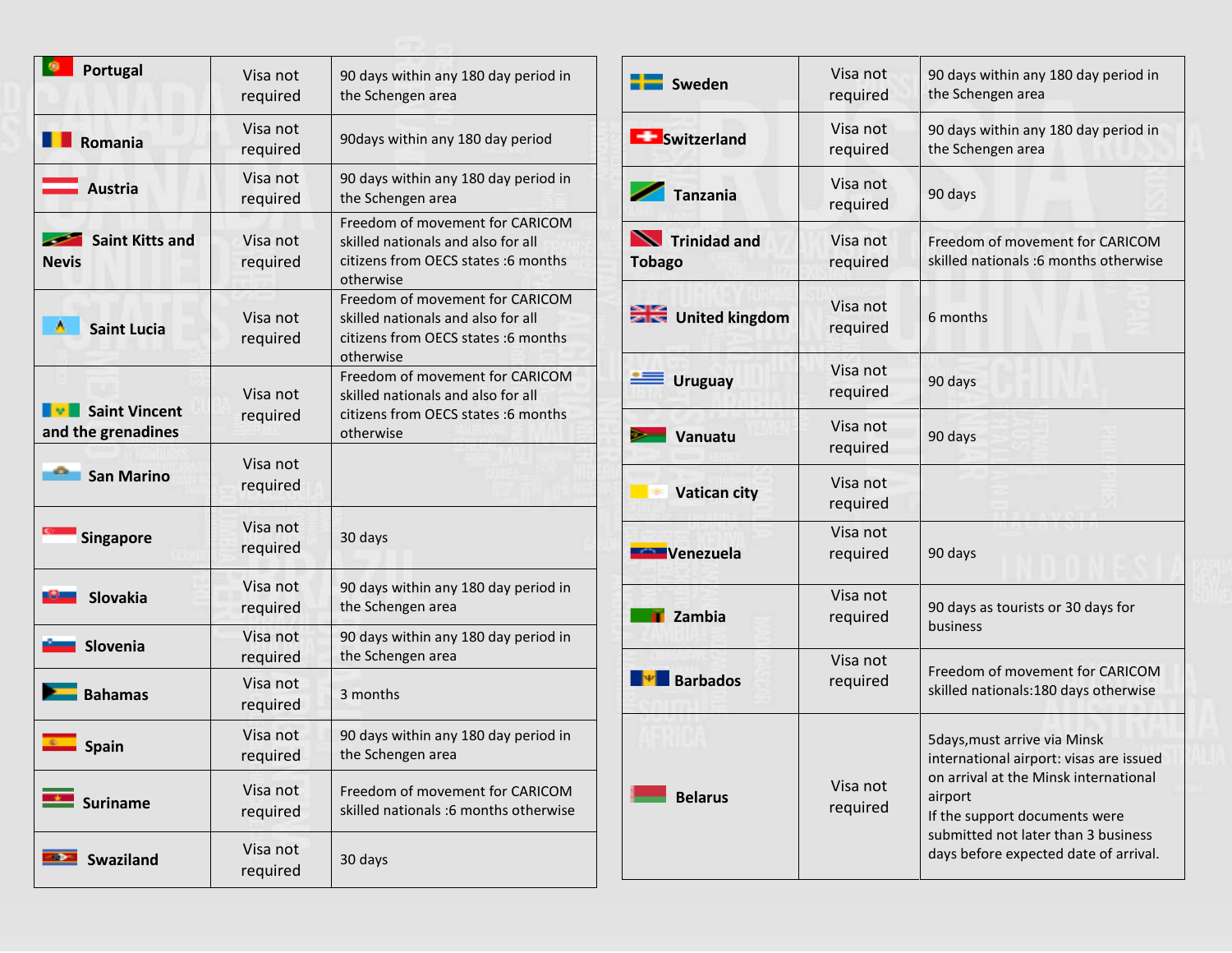| <b>Belgium</b>              | Visa not<br>required | 90 days within any 180 day period in<br>the Schengen area               |
|-----------------------------|----------------------|-------------------------------------------------------------------------|
| <b>Belize</b>               | Visa not<br>required | Freedom of movement for CARICOM<br>skilled nationals:6 months otherwise |
| <b>Botswana</b>             | Visa not<br>required | 90 days within any year period                                          |
| <b>Brazil</b>               | Visa not<br>required | 90 days within any 180 day period                                       |
| <b>Bulgaria</b>             | Visa not<br>required | 90 days within any 180 day period                                       |
| Colombia                    | Visa not<br>required | 90 days-extendable up to 180-days<br>stay within a one year period      |
| <b>Costa Rica</b>           | Visa not<br>required | 30 days                                                                 |
| <b>Croatia</b>              | Visa not<br>required | 90 days within any 180 day period                                       |
| Cuba                        | Visa not<br>required | 28 days                                                                 |
| <b>Cyprus</b>               | Visa not<br>required | 90 days within any 180 day period                                       |
| <b>Czech Republic</b>       | Visa not<br>required | 90 days within any 180 day period in<br>the Schengen area               |
| <b>Denmark</b>              | Visa not<br>required | 90 days within any 180 day period in<br>the Schengen area               |
| <b>Dominican</b><br>керирнс | Visa not<br>required | Tourist card required                                                   |
| <b>Ecuador</b>              | Visa not<br>required | 90 days                                                                 |
| <b>Estonia</b>              | Visa not<br>required | 90 days within any 180 day period in<br>the Schengen area               |

| <b>Andorra</b>                  | Visa not<br>required |                                                                                                                            |
|---------------------------------|----------------------|----------------------------------------------------------------------------------------------------------------------------|
| Fiji                            | Visa not<br>required | 4 months                                                                                                                   |
| <b>Finland</b>                  | Visa not<br>required | 90 days within any 180 day period in<br>the Schengen area                                                                  |
| <b>France</b>                   | Visa not<br>required | 90 days within any 180 day period in<br>the Schengen area                                                                  |
| Gambia                          | Visa not<br>required | 90 days                                                                                                                    |
| Germany                         | Visa not<br>required | 90 days within any 180 day period in<br>the Schengen area                                                                  |
| Greece                          | Visa not<br>required | 90 days within any 180 day period in<br>the Schengen area                                                                  |
| Grenada                         | Visa not<br>required | Freedom of movement for CARICOM<br>skilled nationals and also for all<br>citizens from OECS states :6 months<br>otherwise  |
| Guyana                          | Visa not<br>required | Freedom of movement for CARICOM<br>skilled nationals:6 months otherwise                                                    |
| <b>Haiti</b>                    | Visa not<br>required | 3 months                                                                                                                   |
| <b>Hungary</b>                  | Visa not<br>required | 90 days within any 180 day period in<br>the Schengen area                                                                  |
| Iceland                         | Visa not<br>required | 90 days within any 180 day period in<br>the Schengen area                                                                  |
| ÷<br><b>Antigua and Barbuda</b> | Visa not<br>required | Freedom of movement for CARICOM<br>skilled nationals and also for all<br>citizens from OECS states : 180 days<br>otherwise |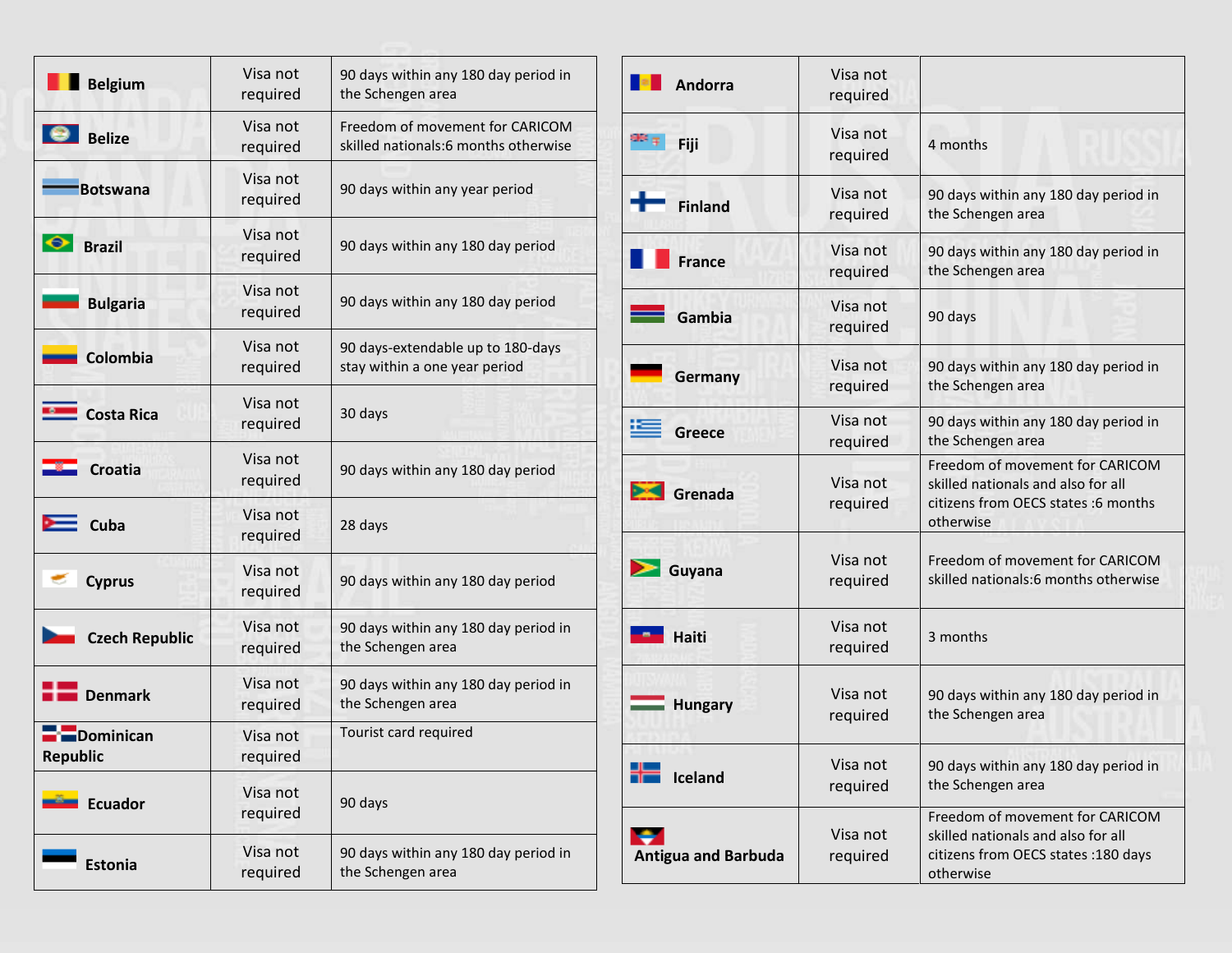| Indonesia                         | Visa not<br>required                 | 30 days                                                                                              |
|-----------------------------------|--------------------------------------|------------------------------------------------------------------------------------------------------|
| Ireland                           | Visa not<br>required                 |                                                                                                      |
| $\bullet$<br><b>Israel</b>        | Visa not<br>required                 | 3 months                                                                                             |
| <b>Italy</b>                      | Visa not<br>required                 | 90 days within any 180 day period in<br>the Schengen area                                            |
| Jamaica                           | Visa not<br>required                 | Freedom of movement for CARICOM<br>skilled nationals:6 months otherwise                              |
| <b>Samoa</b>                      | <b>Entry Permit</b><br>on arrival    | 60 days                                                                                              |
| Seychelles                        | <b>Visitors Permit</b><br>on arrival | 3 months                                                                                             |
| Solomon<br><b>Islands</b>         | <b>Visitors Permit</b><br>on arrival | 3 months                                                                                             |
| Laos                              | Visa on arrival                      |                                                                                                      |
| Madagascar                        | Visa on arrival                      | 90 days                                                                                              |
| <b>Armenia</b>                    | Visa on arrival                      | 120 days. Obtainable on arrival at<br>Zvartnots international airport or<br>prior to travel on line. |
| $\overline{C}$<br><b>Maldives</b> | Visa on arrival                      | 30 days                                                                                              |
| <b>Mauritania</b>                 | Visa on arrival                      | Available at Nouakchott-<br>Oumtounsy international airport.                                         |
| Mozambique                        | Visa on arrival                      | 30 days, conditions apply                                                                            |

| Nepal                   | Visa on arrival | 90 days                                                                                                                                                           |
|-------------------------|-----------------|-------------------------------------------------------------------------------------------------------------------------------------------------------------------|
| Nicaragua               | Visa on arrival | 90 days                                                                                                                                                           |
| Palau                   | Visa on arrival | 30 days                                                                                                                                                           |
| <b>Somalia</b>          | Visa on arrival | 30 days, must hold an invitation<br>letter issued at least 2 days before<br>arrival.                                                                              |
| ⋗<br><b>Timor-Leste</b> | Visa on arrival | 30 days. Not available at all entry<br>points.                                                                                                                    |
| <b>The Togo</b>         | Visa on arrival | 7 days                                                                                                                                                            |
| <b>Tonga</b>            | Visa on arrival | 31 days                                                                                                                                                           |
| <b>Tuvalu</b>           | Visa on arrival | 1 month                                                                                                                                                           |
| <b>Uganda</b>           | Visa on arrival | Determined at the port of entry.<br>May apply on line.                                                                                                            |
| <b>Ukraine</b>          | Visa on arrival | 15 days for business or tourism<br>purposes, available at Kyiv Boryspil<br>airport, Kyiv international airport<br>(Zhuliany) and Odessa international<br>airport. |
| <b>Bolivia</b>          | Visa on arrival | 90 days                                                                                                                                                           |
| Cambodia                | Visa on arrival | 30 days. Visa is also obtainable<br>online.                                                                                                                       |